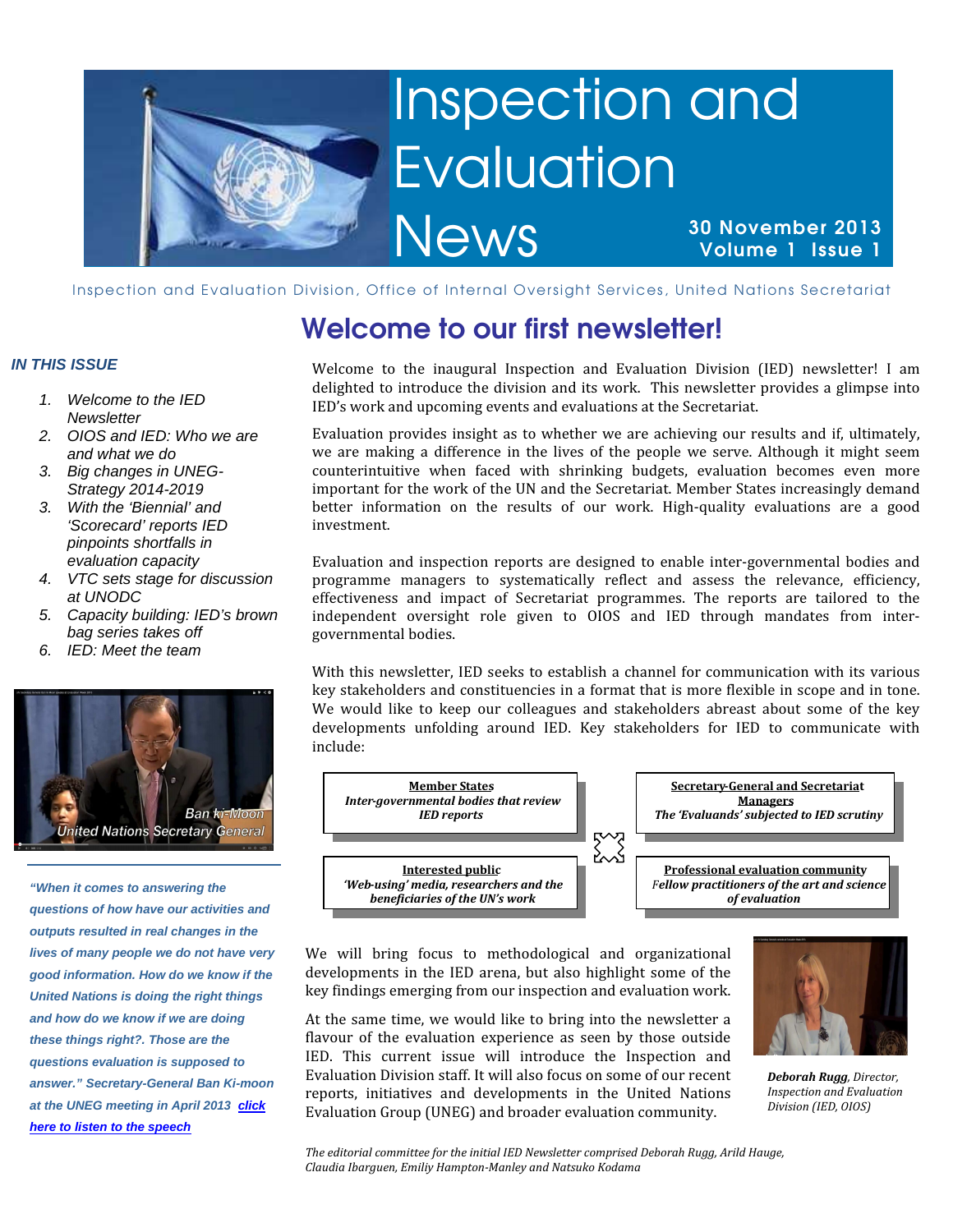### OIOS and IED: who we are and what we do

The Office of Internal Oversight Services (OIOS) is the internal oversight body of the United Nations, reporting to the Secretary-General and the General Assembly. Established further to resolution 48/218B, OIOS promotes responsible administration of resources, better programme performance, and a culture of accountability and transparency.

OIOS covers all United Nations activities under the Secretary-General's authority, including: the UN Secretariat in New York, Geneva, Nairobi and Vienna, the five regional commissions, peacekeeping missions and humanitarian operations; assistance to Funds and Programmes administered separately under the authority of the Secretary-General (including UNHCR, UNEP, UN-HABITAT, and OHCHR), and other entities that have requested OIOS services such as UNCCD and UNFCCC.

Leading OIOS, the Under-Secretary-General, Ms. Carman L. Lapointe of Canada was appointed by the General Assembly for a five-year term starting on 14 September 2010. The Assistant Secretary-General for OIOS is Mr. David Kanja of Kenya.



Carman Lapointe, Under-Secretary-General for Internal Oversight Services

Within OIOS there are three divisions, of which IED is actually the smallest. Altogether OIOS currently has approximately 340 posts in New York and other HQ locations as well as the field. The function of the Internal Audit Division is to provide independent, objective, assurance and advisory activities designed to add value and improve the Organization's operations through bringing a systematic, disciplined approach to reviewing the effectiveness of risk management, control and governance processes of the Organization. The work of the Investigations Division involves following up on reports of possible violations of rules or regulations, mismanagement, misconduct, waste of resources or abuse of authority. The Division operates the Hotline on a 24-hour, confidential basis.

Turning then to the Inspection and Evaluation Division, or IED, our work can be described by the three main products:

- Programme evaluations, which assess the overall relevance, efficiency, effectiveness and impact of a single programme or department;
- Thematic evaluations, which typically assess a cross-cutting theme or activity across several Secretariat programmes; and
- Inspections, which address narrower aspects of defined organizational risk or practice.

Subjects for IED evaluations and inspections are identified through its own strategic risk assessment framework, but may also be requested by the Secretary-General, Member States through inter-governmental bodies like the Committee for Programme and Coordination (CPC), the General Assembly or by Secretariat programme managers. These evaluations and inspections are designed to assist inter-governmental bodies and programme managers in systematic reflection in assessing the relevance, efficiency, effectiveness and impact of Secretariat programmes.

IED thereby helps ensure that programmes are accountable for attaining their mandates, while in the process fostering institutional learning and improvement, by allowing programmes and Member States to reflect on performance and results. IED is different from other evaluation entities in that it is independent of the individual programme or department heads. IED is in a unique position to provide inspection and evaluation oversight to Secretariat programmes, the Secretary-General and Member States.

Evaluations and inspections are undertaken over a 9 to 12-month period. The methodologies used depend on its overall design, and questions to be answered. Most typically, data collection methods utilized for IED's work include interviews, focus groups, self-administered surveys, direct observation, case studies, field missions, content analysis and secondary programme data analysis and triangulation.

IED is located at the UN Headquarters in New York, and has 27 staff (23 Professional and 4 General Service staff) with a diverse set of professional backgrounds. IED staff have experience conducting evaluations in a broad range of thematic areas (economic and social development, health, peacekeeping, humanitarian assistance and the environment), and have worked in a variety of fields including international affairs, public policy, health, development, economics, planning, monitoring, administration and law. For more about the IED team, see page 6.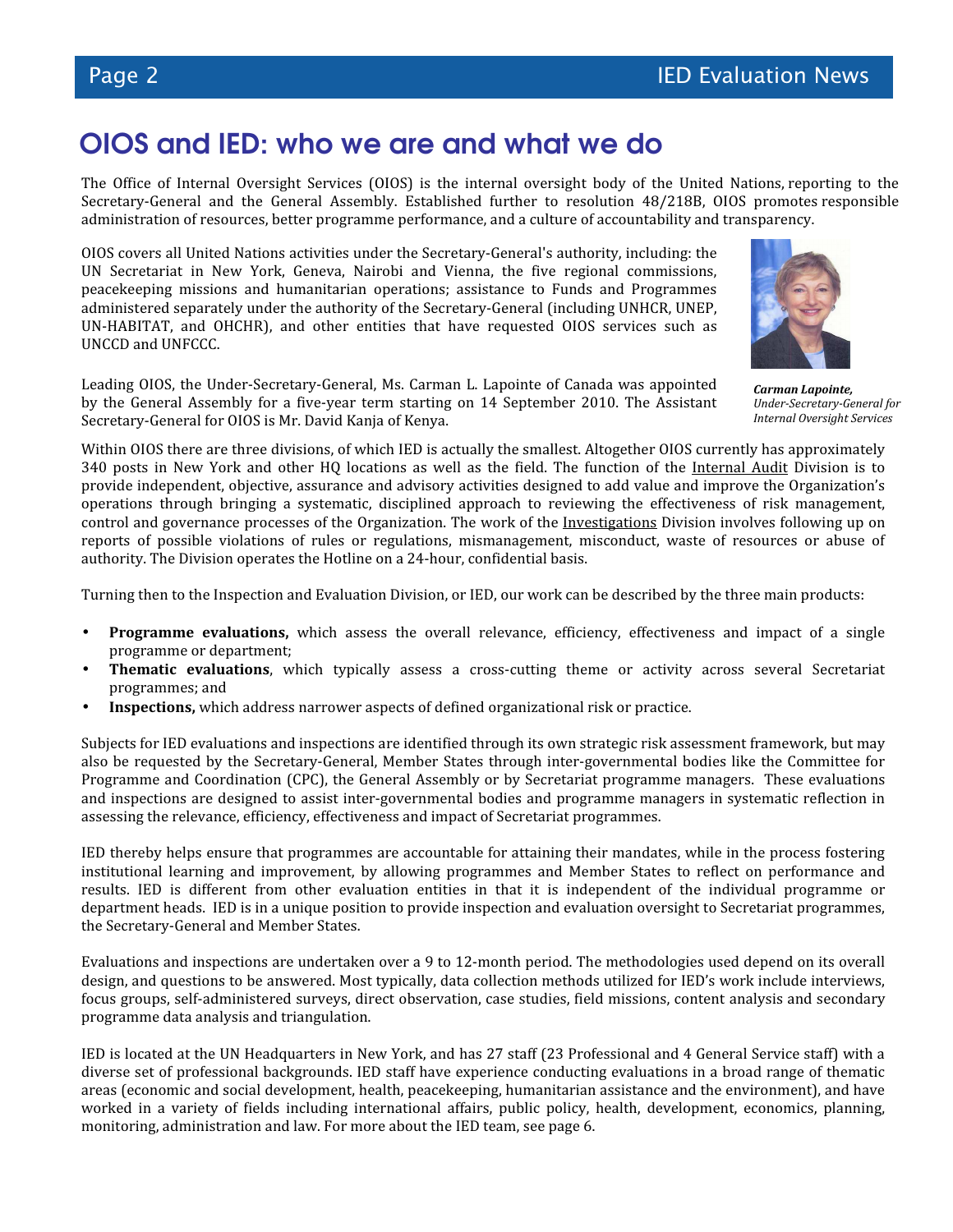### Big changes approved for UN Evaluation Group (UNEG): retaining its core strength but adapting to the new needs of the evaluation function

UNEG is a professional network that brings together the units responsible for evaluation in the UN system including the specialized agencies, funds, programmes and affiliated organizations. UNEG currently has 43 members and 3 observers.

IED has long been an active member with many of its management and staff serving as chairs or members of task forces on various topics such as the Evaluation Practice Exchange, Norms and Standards, Evaluation of Normative Work and Human Rights and Gender Equality. Deborah Rugg, the IED Director, undertook a bigger role in 2012 as Chair of UNEG. In October of 2013 Deborah was confirmed for a second term and will serve as Chair until 2015.

Big changes are afoot at UNEG with an extraordinary meeting having taken place in Rome on 26-27 September 2013 where the UNEG Heads met to discuss the future of UNEG. The meeting came after a discussion started at UNEG's Annual General Meeting (AGM) in 2012 where it was acknowledged that UNEG was at a turning point and that demands on the group were growing. An Independent Assessment of the group's work, commissioned in 2012, encouraged UNEG to define a strategy that responded to the changing global environment and the increasing demands of its stakeholders.

The UNEG Strategy 2014-2019 was finalized and disseminated in December 2013. It sets out an ambitious agenda for concerted action and priority areas for 2014–2019 and outlines how the group will continue to support its members and partners as they strengthen the independence, credibility and use of evaluation.



UNEG Heads at Extraordinary General Meeting, IFAD, Rome 26-27 September

To achieve its mission, UNEG's work is focused on four Strategic Objectives:

1) Evaluation functions and products of UN entities meet the Norms and Standards for evaluation;

2) UN entities and national partners use evaluation in support of accountability and programme learning;

3) Evaluation informs UN system-wide initiatives and emerging demands; and

4) UNEG benefits from and contributes to an enhanced global evaluation profession.

Further, the Strategy shapes how UNEG will inform the UN reform processes and co-operate with the global evaluation community.

The Strategy will help guarantee that UNEG remains vibrant, relevant, dynamic, responsive to its users, and able to contribute to its intended impacts for both those within its membership, as well as those beyond.

The new Strategy introduces four Vice Chairs, each taking the lead in UNEG's work towards one of the four Strategic Objectives. UNESCAP was chosen to host the 2014 UNEG AGM in Bangkok, planned for 31 March – 4 April.

### What level of capacity does the UN Secretariat have for Evaluation? – IED pinpoints shortfalls

IED has a mandate to assess the state of evaluation in the Secretariat every two years and has been reporting on this to the General Assembly since 1994. The most recent biennial report was presented to the Committee for Programme and Coordination (CPC) in June 2013. [Biennial report] For the first time in 2013 IED also conducted a parallel exercise, the Evaluation Scorecard, which is based on 15 indicators of good evaluation practice taken primarily from UNEG Norms and Standards. A few examples: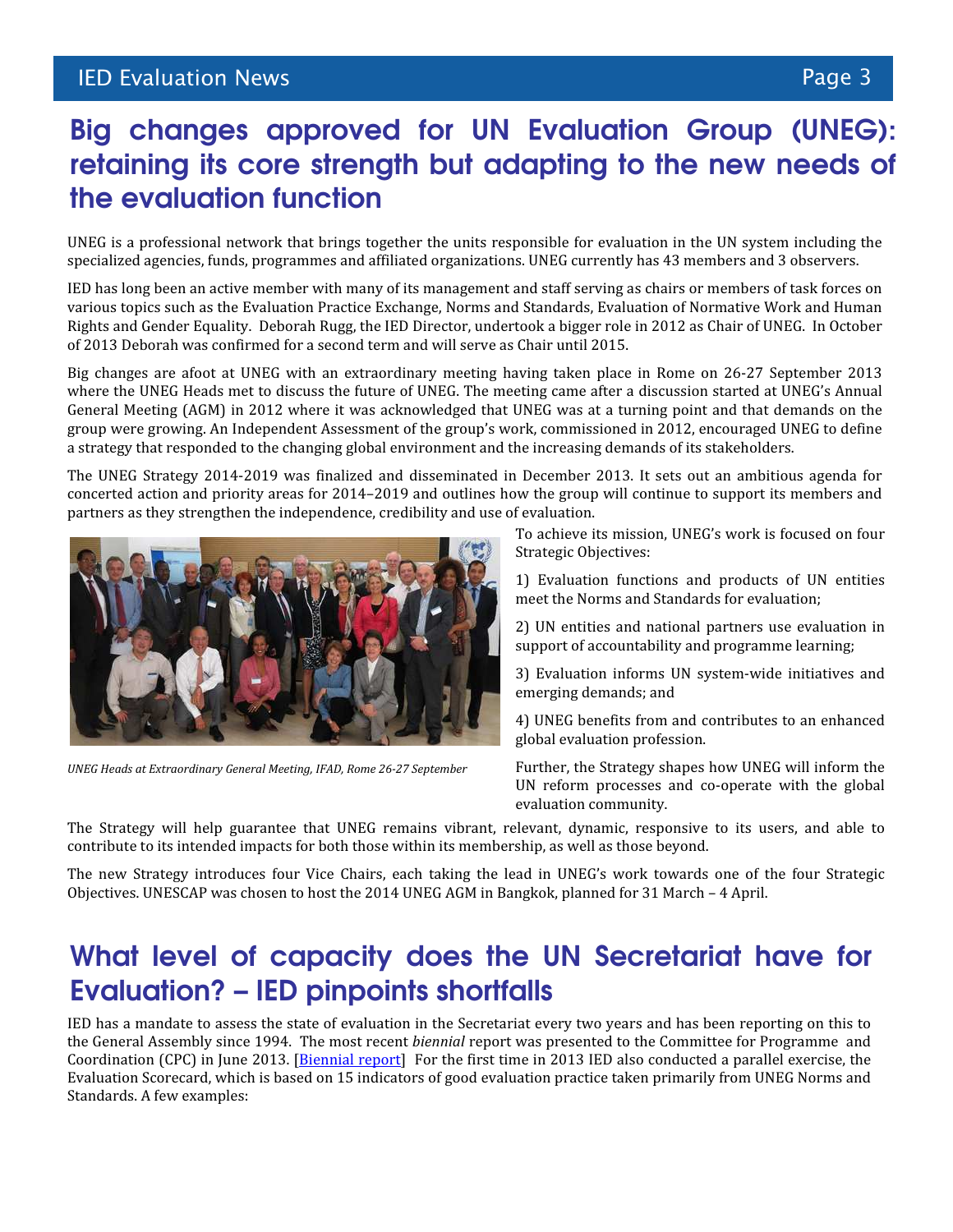•Resources. General good practices in evaluation recommend assigning between 2 and 3 percent of overall budget for monitoring and evaluation. For the 2010-2011 biennium, Secretariat entities spent, on average, .29% on evaluation (and monitoring).

•Institutional structure. At the time of writing the biennial report, only six out of 33 Secretariat entities had stand-alone units dealing exclusively with evaluation.

•Processes. An evaluation policy is key in stating how a programme defines the strategic role of evaluation and in setting up specific guidelines and processes for planning, carrying out and following-up on evaluations. In 2012, 11 of the 33 Secretariat's entities did not have an evaluation policy.

The scorecard provides a visual snapshot of the state of evaluation in each of the Secretariat's 33 entities and provides a candid assessment of their evaluation capacity and practice in the 2010-2011 period. It reveals examples of progress, such as a marginal improvement in the quality of evaluation reports compared to the previous biennium and a greater integration of gender perspectives within evaluations. However, there are also worrisome gaps. We still have a long way to go until we have a culture that promotes and encourages evaluation in the Secretariat. For evaluation to flourish other elements need to be present, such as an organizational culture that values evaluation, management support for evaluation, and a staff with specific evaluation skills and competencies.

As an instrument, the Scorecard is still a work in progress which will be adjusted with each future installment of the biennial report.

| <b>15 Scorecard Indicators (Illustration)</b>    |  |  |
|--------------------------------------------------|--|--|
| The entity has a designated and discrete         |  |  |
| evaluation function                              |  |  |
| The reporting line is independent                |  |  |
| An evaluation policy is in place                 |  |  |
| The evaluation policy adheres to UNEG            |  |  |
| <b>Norms and Standards</b>                       |  |  |
| The entity has an evaluation plan                |  |  |
| <b>Evaluation reports reviewed by an</b>         |  |  |
| intergovernmental body                           |  |  |
| The entity has an established evaluation         |  |  |
| follow-up mechanism                              |  |  |
| <b>Plans for implementing evaluation</b>         |  |  |
| recommendations are required                     |  |  |
| Whether evaluation policy refers to              |  |  |
| accountability                                   |  |  |
| <b>Evaluation is used for accountability</b>     |  |  |
| <b>Evaluation policy refers to evaluation</b>    |  |  |
| being used for learning                          |  |  |
| <b>Evaluation is used for learning</b>           |  |  |
| A dissemination strategy has been                |  |  |
| established                                      |  |  |
| <b>Evaluation reports are publicly disclosed</b> |  |  |
| <b>Number of reports meeting evaluation</b>      |  |  |
| report criteria                                  |  |  |
| <b>Quality assessment of reports</b>             |  |  |
| There is an M & E budget                         |  |  |

The IED Biennial and Scorecard team comprised Demetra Arapakos and Cynthia Viveros-Cano as team leaders and Shatho Nfila and Maria Singer as key team members

### IED Videoconference presentation sets stage for discussion at UNODC's 'FinGov' committee

Following the OIOS presentation of its evaluation report on the UN Office on Drugs and Crime (UNODC) to the Committee for Programme and Coordination last June, on 31 October, IED made a video teleconferencing (VTC) presentation to the "Standing open-ended intergovernmental working group on improving the governance and financial situation of UNODC" (FinGov). This is the first presentation of this kind that IED had made to a programme's intergovernmental advisory body, specifically for the purpose of supporting their implementation of IED recommendations. After Ms. Deborah Rugg's presentation, the Deputy Executive Director, Mr. Sandeep Chawla, the Director of Operations, Mr. Aldo Lale-Demoz and the Chief of Evaluation, Ms. Katharina Kayser, explained to their Members the actions that had been taken to implement the five recommendations made by OIOS. While still in need of verification, the evaluation team was pleased to note some good progress on the alignment of the various thematic and geographic programmes, as well as the use of its research and analysis data to inform the shaping of UNODC's vision at the regional and sub-regional levels.



UNODC colleagues listen to 'Fingov' members' reactions on the implementation of IED recommendations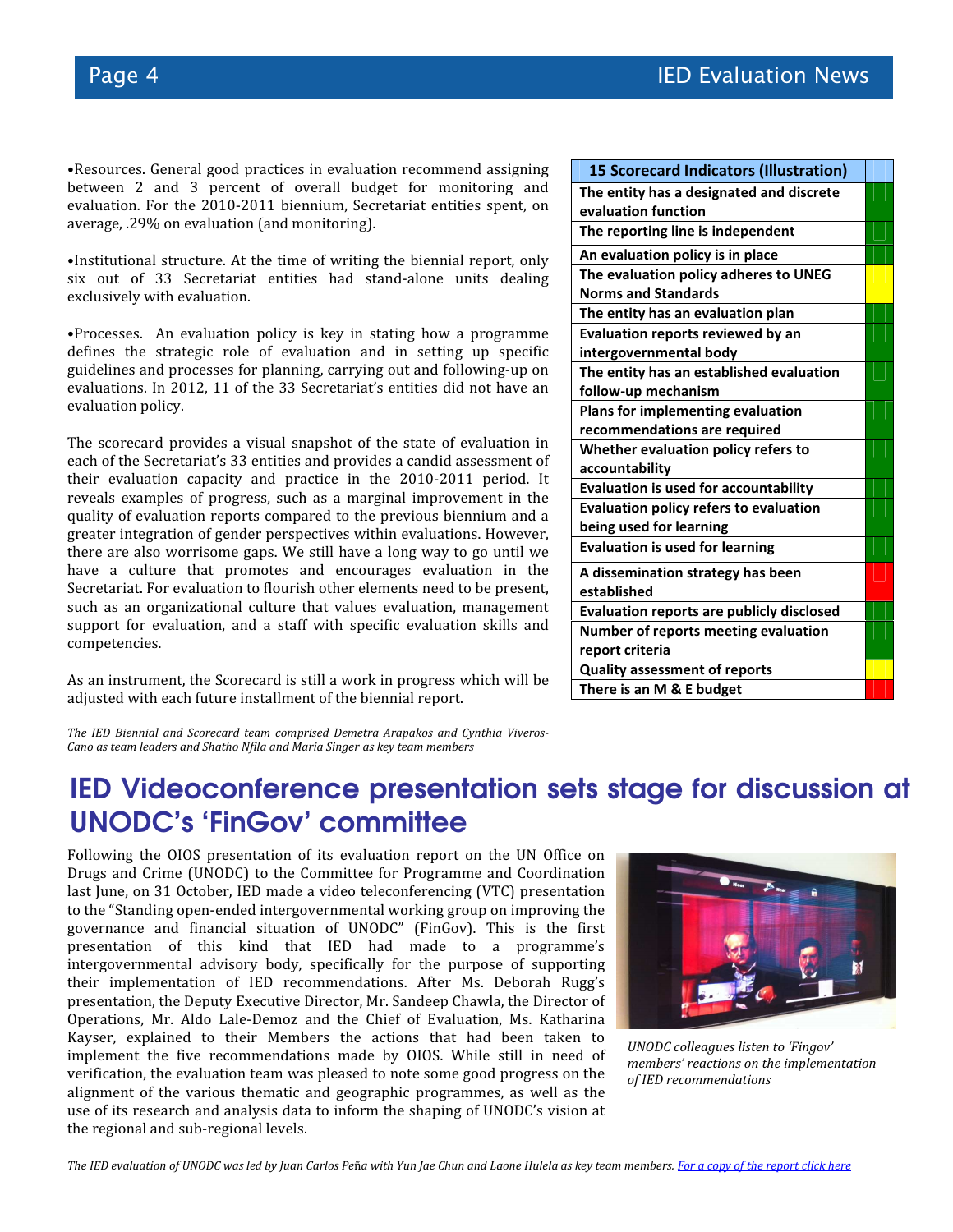### Evaluation Capacity Development: IED BBL Series Takes off

To further develop internal capacity, IED established in early 2013 a new "Brown Bag Lunch" (BBL) series. The idea of the BBLs is to bring speakers from inside as well as outside IED and the UN to present on a mix of evaluation topics for reflection and open collegial, Chatham-house-rules style discussion. A total of 15 BBLs have been held. In fact the series has become popular beyond IED with attendance from a varied audience including other Secretariat and evaluation colleagues.

| <b>Date</b> | <b>Subject</b>                                                                  | <b>Speaker</b>                                                                                         |
|-------------|---------------------------------------------------------------------------------|--------------------------------------------------------------------------------------------------------|
| 23.01       | Overview of the work of the Independent<br><b>Evaluation Group (IEG)</b>        | Emanuel Jimenez, Director, Public Sector Evaluation, The<br><b>World Bank</b>                          |
| 07.02       | Research facilities of the UN library system                                    | Susan Lee Kurtas, Dag Hammarskjöld Library                                                             |
| 20.02       | The process and outcome of Quadrennial<br>Comprehensive Policy Review/QCPR      | Kristinn Helgason, Chief a.i., Development Cooperation Policy<br>Branch, DESA                          |
| 07.03       | Good practice in survey design                                                  | Demetra Arapakos, Chief of Section, IED/OIOS                                                           |
| 21.03       | Overview of the objectives and work of the<br><b>UN Evaluation Group (UNEG)</b> | Masahiro Igarashi, Executive Coordinator, UNEG                                                         |
| 04.04       | <b>Evaluation and Gender Mainstreaming</b>                                      | Christa Lex and Jan Muir, Inspection and Evaluation Officers,<br>OIOS/IED                              |
| 02.05       | Remote monitoring systems: experiences<br>from Somalia and Eastern Myanmar      | Mona Fetouh, Inspection and Evaluation Officer, OIOS/IED                                               |
| 09.05       | Senior Manager Compacts with the S-G:<br><b>Instrument and Review Process</b>   | Cass Durant, Office of the Under Secretary-General for<br>Management                                   |
| 20.05       | An Evaluation of Community Empowerment<br>in Jordan                             | Ann Doucette, Director, The Evaluators' Institute, George<br><b>Washington University</b>              |
| 23.05       | Overview of the UN Secretariat Budget<br>Process                                | Johannes Huisman, Director, Programme Planning and Budget<br>Division, Office of the Controller, DM    |
| 20.06       | Oversight Glossary and IED key terms                                            | Eddie Guo, Deputy Director OIOS/IED and Byung-kun Min,<br>Chief Office of OUSG/OIOS                    |
| 29.08       | DPKO/DFS Evaluation work                                                        | Mark Pedersen, Chief of the Evaluation Unit, Department of<br>Policy Evaluation and Training, DPKO/DFS |
| 05.09       | The Joint Inspection Unit of the UN                                             | Susanne Frueh, Executive Secretary, Joint Inspection Unit                                              |
| 21.09       | UN Global Pulse: 'Big data' for development                                     | Robert Kirkpatrick, Director of Global Pulse, EOSG                                                     |
| 24.10       | Media monitoring and analysis as an<br>evaluation tool                          | Fabia Yazaki, Acting Chief of the Evaluation and<br><b>Communications Research Unit, DPI</b>           |

#### IED Brown Bag Lunch events January-November

### The Evaluators' Institute, George Washington University brings world-class training to IED and colleagues

In addition to the above BBL series, further to a partnership established by IED with The Evaluators' Institute, George Washington University, a total of four sessions and 25 hours of professional training have been brought to IED staff and evaluation colleagues from e.g. DM, DPI, DPA, UNICEF, DPKO, PBSO, OCHA and UNWOMEN. Sessions were held on Evaluation of Intangibles, Case Study Methods, Policy Evaluation, and Qualitative Methods. The last session of the year was held by Michael Quinn Patton, the former chairman of the American Evaluation Association and author of many books on qualitative methods and utilization-focused evaluation.

IED's Capacity Development Working Group team comprises Arild Hauge, Anna Guerraggio and Maria Singer